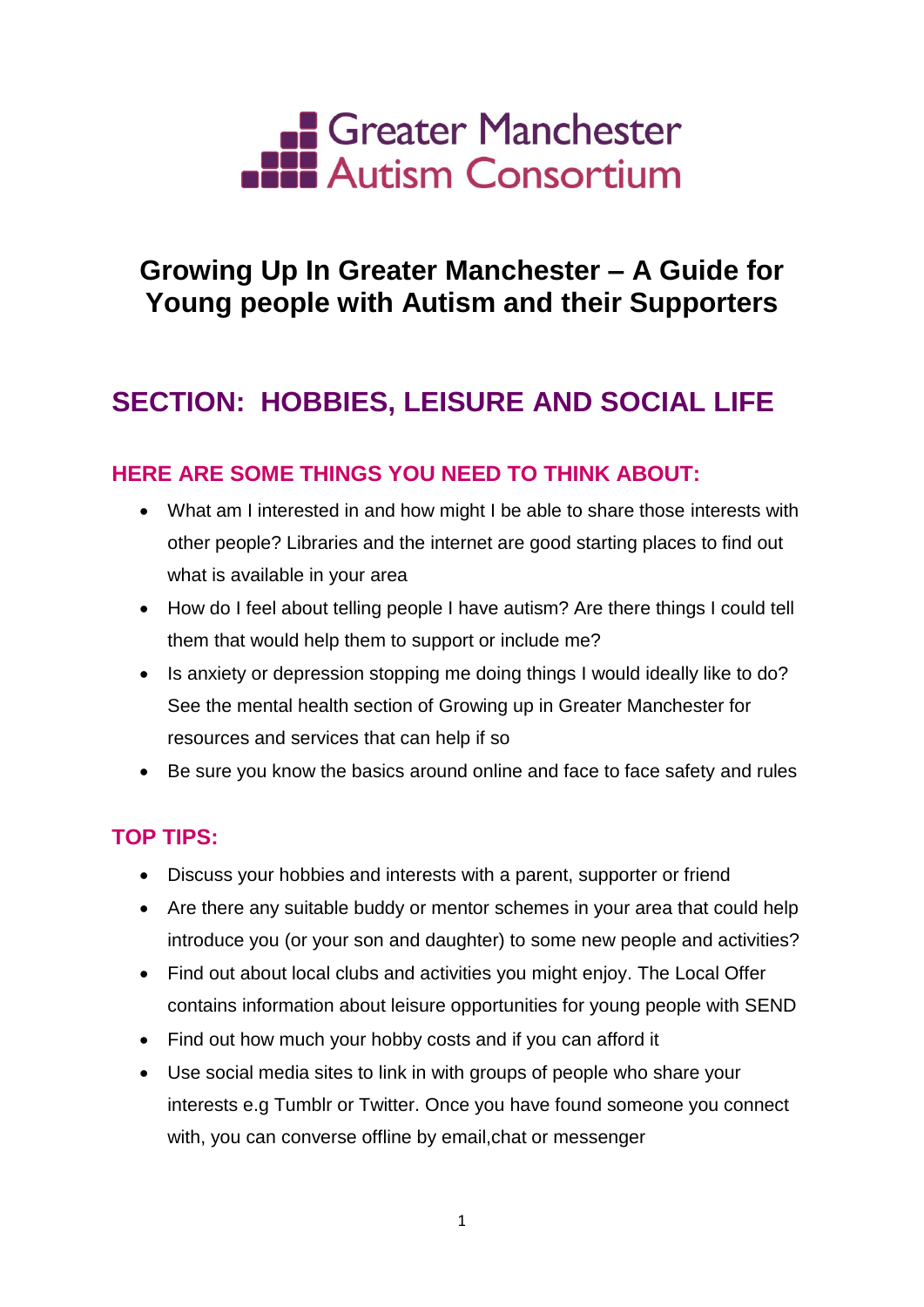# **SKILLS CHECKLISTS:**

### **Bronze level suggested targets -**

- I know what I like to do and what I'm interested in
- I have had the opportunity to try some different activities
- I understand that different people are interested in different things
- I can explain what I like or what I know about my hobby or interest
- I understand when and when not to do my hobby
- I have tried different activities

### **Silver level suggested targets -**

- I know to take turns in conversation and can allow someone to have a different opinion to me
- I know what situations I need support in and how people can help me join in
- I know how to use the internet to find online and local groups around my particular interests and hobbies
- I understand about being safe while pursuing my interests, including being safe online
- I can follow a familiar route to a familiar place

### **Gold level suggested targets –**

- I know what to do if I get into difficulties and can ask for appropriate help
- I understand what a real friend is and what it isn't
- I would feel confident attending a new group or activity around one of my interests or hobbies
- I can use public transport to access my local community independently
- I understand how alcohol and drugs can affect my social life
- I can keep myself out of trouble and danger